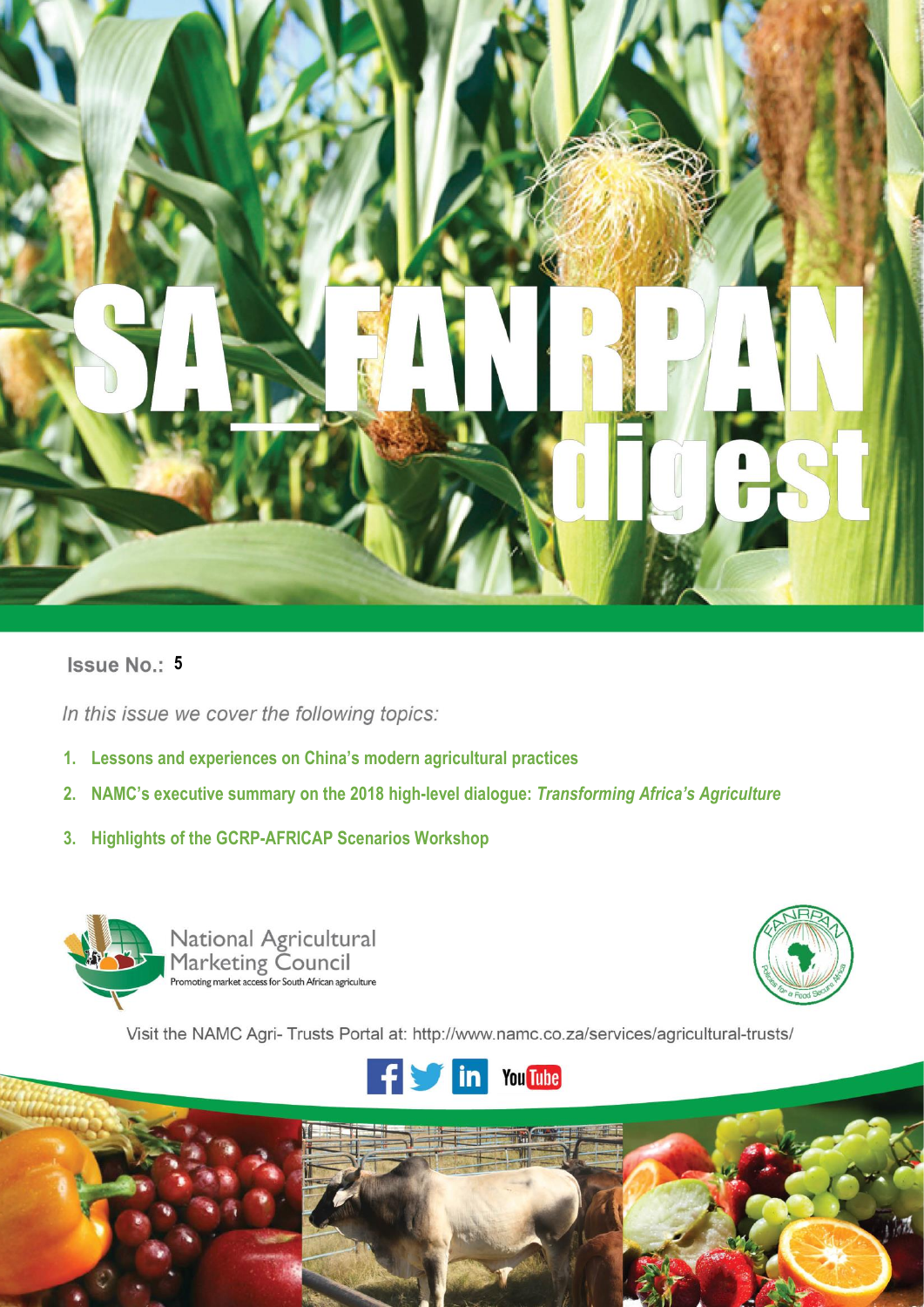*FANRPAN Digest is a monthly report that is produced by the National Agricultural Marketing Council through the Agricultural Industry Trusts Division. The publication aims to communicate developments as they happen within Food Agriculture Natural Resource Policy Analysis Networks (FANRPAN). This issue focuses on the following topics: (i) Lessons and experiences on China's modern agricultural practices (ii) NAMC's executive summary on the 2018 high-level dialogue: Transforming Africa's Agriculture and (iii) Highlights of the GCRP-AFRICAP Scenarios Workshop. The division has three digests which cover FANRPAN, agricultural transformation, and agricultural industry trusts. FANRPAN Digest reports on the monthly key developments coming from the operations of FANRPAN as co-ordinated by the NAMC.*

> **Contributors to this Issue:** Ms Nomantande Yeki Matsobane (BM) Mpyana Mr Ndumiso Mazibuko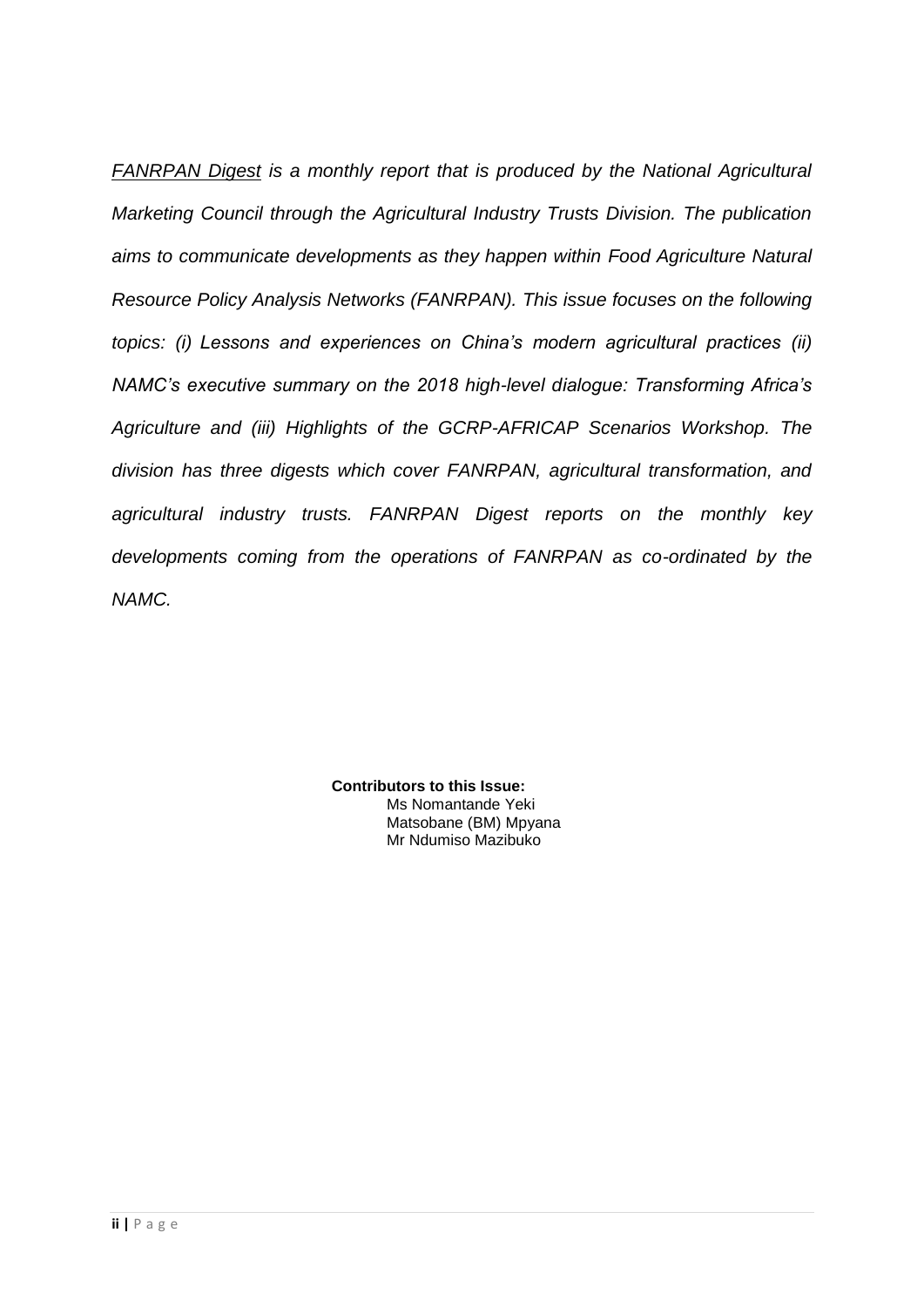## **1. LESSONS AND EXPERIENCES ON CHINA'S MODERN AGRICULTURAL PRACTICES**

#### **By**

#### **Matsobane (BM) Mpyana<sup>1</sup>**

Over the years, China has positioned itself as the second largest economic powerhouse after the United States of America. During the 1970s, China transformed from being a centrally planned closed economy into a manufacturing and exporting hub. From initiating the market reforms in 1978, some of the achievements included economic growth averaging at 10% annually, almost 0.5% of China's population out of poverty, and most importantly, reducing the unemployment rate to 4%.

Interestingly, the nominal GDP remains large at over \$11.8 trillion, with major contributors being manufacturing and services accounting for approximately 45% each, and agriculture impressively contributing more than 10%. The main agricultural products in the Chinese economy are grains (mainly rice, maize and wheat) and livestock (pork, chicken and duck), with grain production accounting for about 90% of China's total food production. Noteworthy, 80% of crop production is allocated for human consumption and only 20% for animal feed.

Like any other country, China is not unique regarding the challenges they face. The main challenges revolve around sufficient food production with the chief concerns being:

# *["How is China going to feed its population of 1.3 billion with a limited land size?". Added to that, "more than 90% of the farms are less than 2.5 acres (1 ha) and among the smallest in the world"]*

In light of climate posing a serious threat to the world, the major question is: *"How will China deal with*  *population growth and meet its demand for food?"*. With all being said, *is green agriculture a solution to deal with climate change – what are the possible policies to be in place?* 

**With all the challenges facing the Chinese nation, why is their agricultural sector still profitable and competitive as compared to the rest of the world?**

#### ❖ **High investment in agriculture**

The approach is that high subsidies are provided to farmers who use organic fertilisers, on condition that large-scale farmers receive big subsidies and smallscale farmers receive small subsidies. Furthermore, there is high investment in agricultural infrastructure especially on machinery and equipment, and agricultural research innovation and development.

#### ❖ **Land ownership**

Land ownership is by one of two ways, namely; stateowned public land ownership and farmer collectiveowned rural land. These two land ownership types mean that no farmer in China is entitled to own land. However, the state has full responsibility regarding the distribution of property on a lease agreement.

#### ❖ **Modern agricultural production**

Organic farming is highly promoted. Genetically modified organisms/seeds (GMOs) are strictly prohibited. They have reduced the use of chemical fertilisers and pesticides in order to reduce environmental pollution. This is a way to promote green agricultural practices such as the promotion of organic fertilisers, especially pig and poultry manures, in the main areas of production for fruits, vegetables and tea. Most interestingly, more than 85% of the world's greenhouses are found in China and account for over 3.8 million ha of land. Also, more than 35% of vegetables are produced in greenhouses, which ultimately saves

1

<sup>&</sup>lt;sup>1</sup> Matsobane attended a seminar training on modern agricultural production in China, Beijing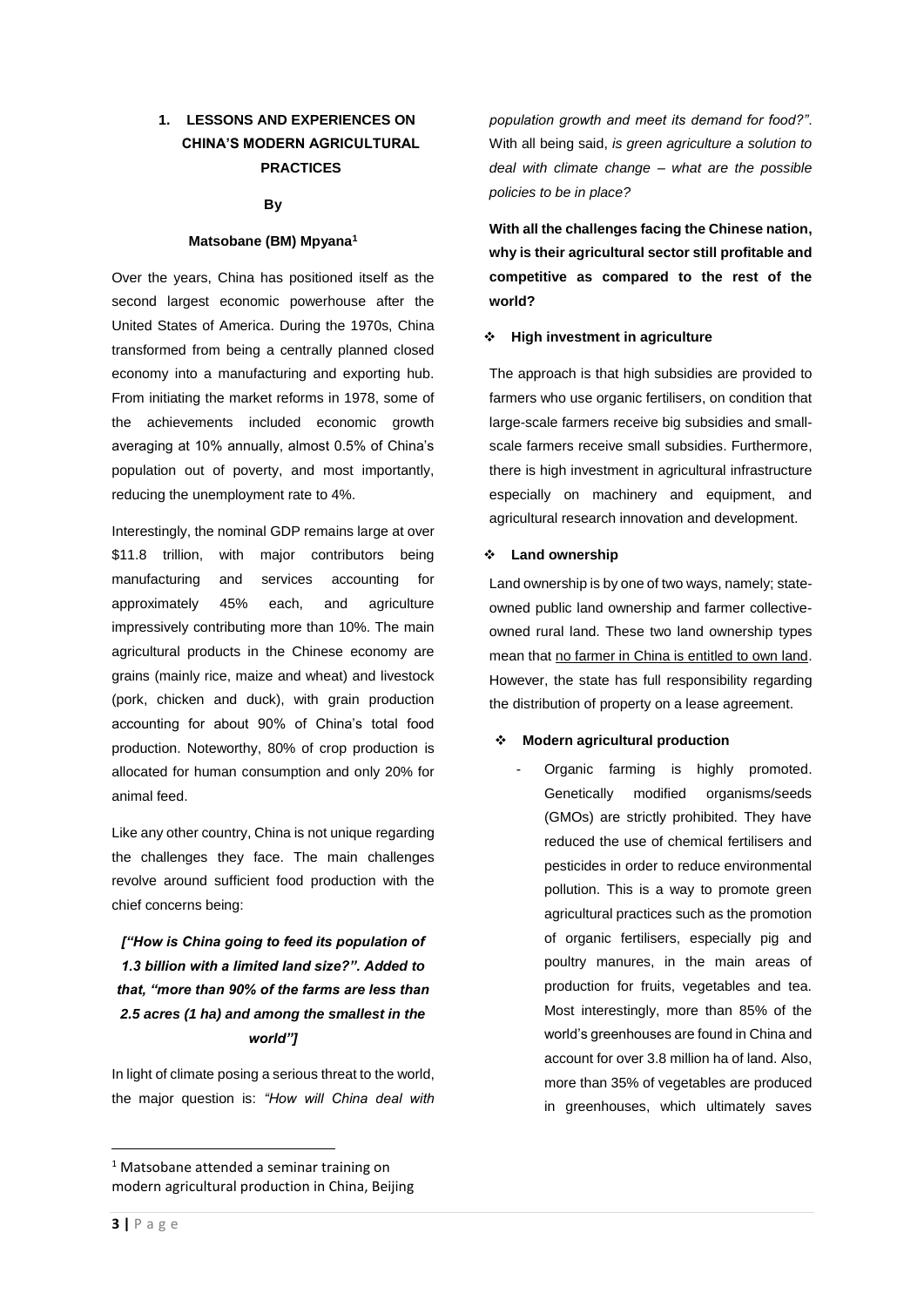electricity in cultivation due to solar energy being preferred by the majority of farmers. Such a move guarantees farmer an income throughout the year.

Promotion of scientific and technological innovation and advancement of green agricultural development through government purchases of services, financial innovation and subsidies for fertilisers.

These approaches have resulted in China increasing its annual grain output (from 300 million tonnes) to over 600 million tonnes for five years consecutively, which indicates that the produced output is more than enough to meet the demand, since its reform and economic opening-up. Furthermore, the favourable agricultural policies and technologies, such as improved water irrigation and promotion of machinery in agriculture, have created an agricultural sector that is profitable and competitive as compared to the rest of the world.

#### **What does this mean for South Africa?**

#### ❖ **Investment**

It is acknowledged that the agricultural sector in many parts of the world faces serious challenges. China, with a population of over 1.3 billion people – the largest in the world – has taken a bold decision to invest heavily in agriculture, and this has exponentially increased its food production and reduced poverty among the Chinese people. Without a doubt, in South Africa (with a population of about 57 million people), if such a move can be implemented, it will address the current economic challenges of unemployment, poverty and inequality. This is likely to attract more investment in the agricultural sector.

#### ❖ **Policy shifts**

Agricultural policies are changing and new strategies are being developed in a way to address climate change and promote organic farming. Although, "one size does not fit all", organic farming has its pros and cons, like any other production approaches such as GMOs. South Africa has the potential to be amongst the top agricultural nations in the world, looking at the potential land for production and expansion, the current land reform initiatives and the skills that our farmers possess. A farmers are limited by a lack of resources, especially finance, it is important to consider the funding of research and innovation, which will accelerate the advancement of the agricultural sector and meet the targets of job creation as outlined in the National Development Plan.

#### ❖ **Branding**

Many of the developed countries have branded their economies. This includes China, which has developed their national brand over many years, with the slogan *"Made in China"*. This approach is definitely working and has positioned China amongst the world's best. On the other hand, South Africa can also brand their economy through their national brand *"Proudly South African"* and promote it and encourage South African consumers to purchase products with that brand. By doing so, SA farmers will reap greater benefits such as income generation, job creation and ultimately increased agricultural contribution to the GDP.



*China developed a bank for farmers called the Agricultural Bank of China. "China did it, why can't we do it as South Africans?"*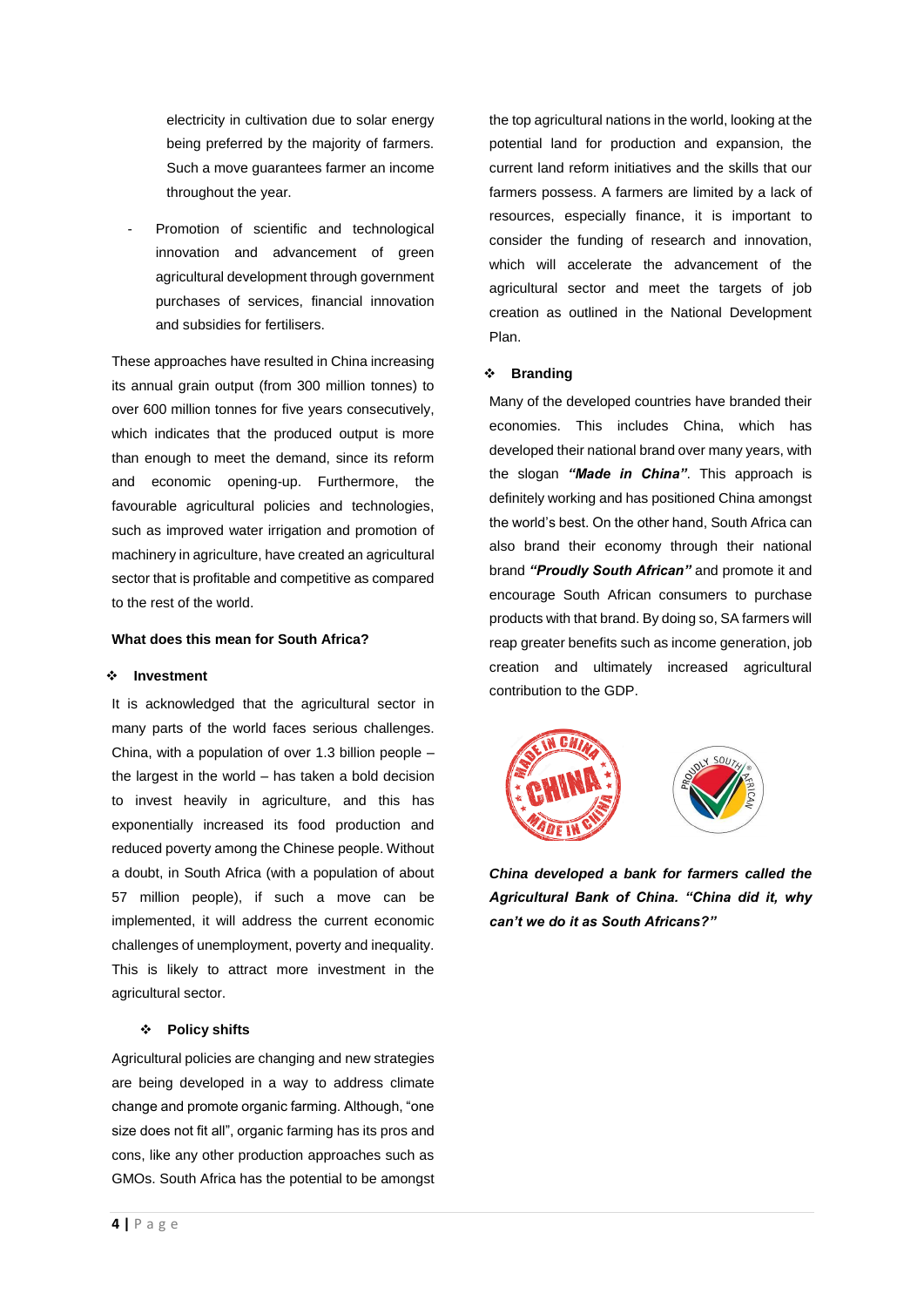# **2. NAMC'S EXECUTIVE SUMMARY ON THE 2018 HIGH-LEVEL DIALOGUE:**  *TRANSFORMING AFRICA'S AGRICULTURE*

#### **By Nomantande Yeki**

#### **2.1 Introduction**

On an annual basis, FANRPAN, through collaborative partnerships with local and regional stakeholders, convenes a high-level dialogue. For this year the event was held in Maputo, Mozambique, from 20 to 22 November 2018. The policy dialogue was themed *"Transforming Africa's Agriculture".* In attendance were the state and non-state actors, policy research institutions, universities, farmer organisations, agri-business, agricultural financiers, civil society, policymakers, oversight bodies and the media from all over the world. This dialogue aims to provide a platform for multi-stakeholder dialogue on food, agriculture and natural resources focusing on policies that can transform African agriculture and amplify the role, opportunities and challenges encountered by women, children and the youth.

#### **2.2 Policy dialogue proceedings**

The dialogue aimed to address the gaps in implementing the seven Malabo commitments within the African continent, including enhancing investment in agriculture, ending hunger, building climate resilience, promoting African intra-trade and so forth. The dialogue was structured according to four sub-thematic areas, namely nutrition and food system, climate-resilient agriculture, policies to transform African agriculture, and lastly youth in communities of practice. Through all the subthematic areas it was realised that efficiency in agriculture is influenced by advanced technology and artificial intelligence. Therefore, young people and

the participation of women in the value chain needed to be part of this revolution, also for the sustainability of the industry.

After long and heated debates, the Congress acknowledged the lack of effective policy implementation in Africa despite the sound policies that exist. This highlights an urgent need to move from theory to practice. A paradigm where Africa begins to humanise the statistics on our development – grassroots development – is much needed. Women and children are still the most affected group regarding poverty levels and inability to access finance and land. Transformation must be seen at all levels, and the private sector was identified as an essential role player that has the highest potential to fast-track transformation.

Also highlighted was the fact that Africa is a net importer of food, which serves as a threat to food security. Also, there is a critical need to move away from donor dependency, and start developing models which the continent can use to raise funds to implement agricultural initiatives. Lastly, the reality of climate change was debated, and it was agreed that there is a need to build resilience and fund mechanisms that promote climate-smart agriculture.

### **2.3 Conclusion**

To have a transformed agricultural sector in Africa, it is essential to emphasise the importance of effective policy implementation. Climate change is a reality, therefore there is a need to build and implement climate-resilient strategies. Furthermore, women, children and the youth need to be active role players within the sector. Lastly, the private sector has the potential to fast-track transformation within the agricultural sector.